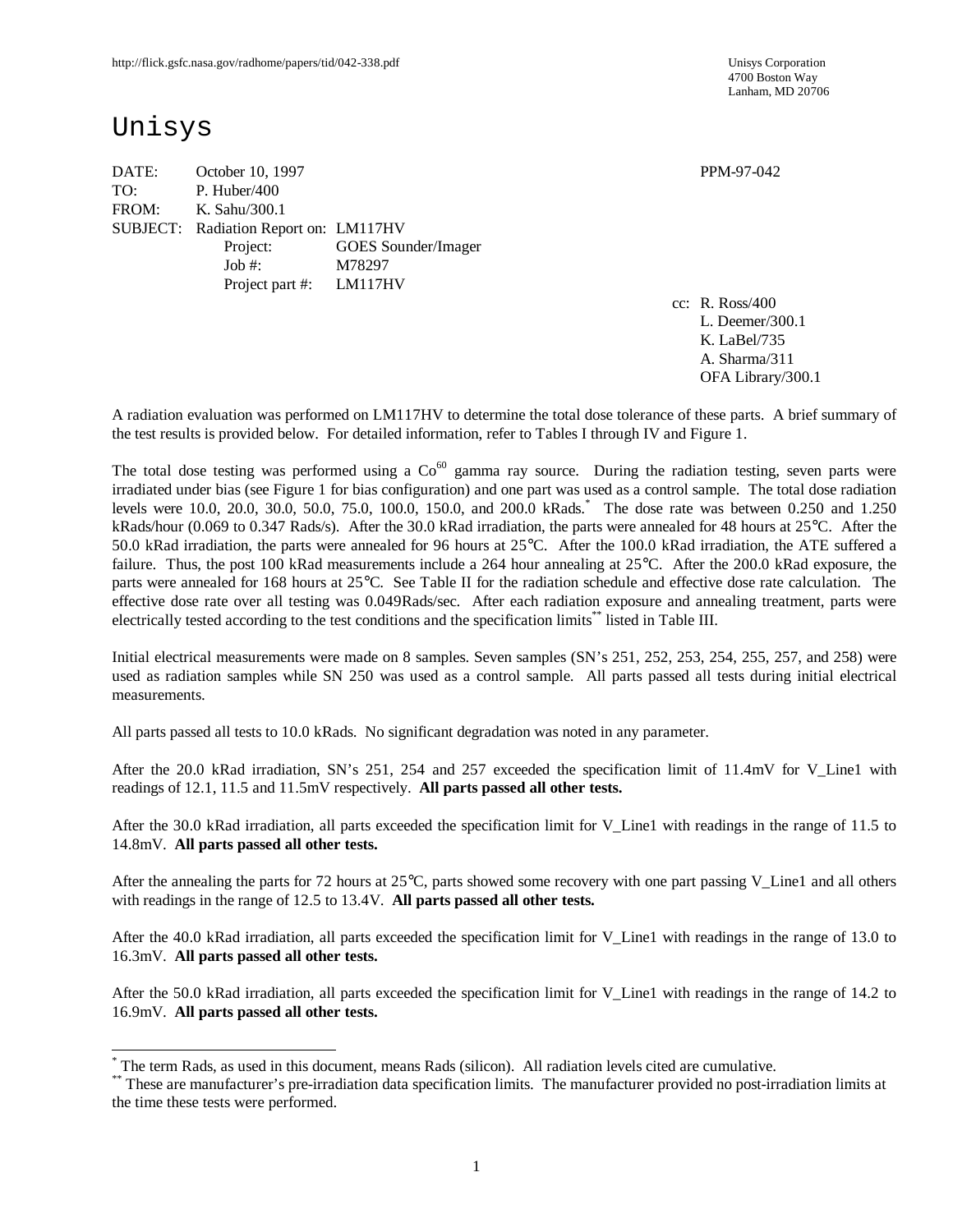After the annealing the parts for 96 hours at 25°C, parts showed no recovery with all parts exceeding the specification limit for V\_Line1 with readings in the range of 14.3 to 17.2mV. **All parts passed all other tests.**

After the 75.0 kRad irradiation, all parts exceeded the specification limit for V\_Line1 with readings in the range of 16.8 to 19.0mV. **All parts passed all other tests.**

After the 100.0 kRad irradiation and 264 hour annealing at 25°C, all parts showed some recovery, but continued to exceed the specification limit for V\_Line1 with readings in the range of 12.8 to 14.2V. **All parts passed all other tests.**

After the 150.0 kRad irradiation, all parts exceeded the specification limit for V\_Line1 with readings in the range of 17.0 to 19.3mV. **All parts passed all other tests.**

After the 200.0 kRad irradiation, all parts exceeded the specification limit for V\_Line1 with readings in the range of 17.3 to 19.6mV. **All parts passed all other tests.**

After the annealing the parts for 168 hours at 25°C, parts showed some recovery in V\_Line1 with all parts readings in the range of 11.4 to 13.3mV.

Table IV provides a summary of the test results with the mean and standard deviation values for each parameter after each irradiation exposure and annealing step.

V\_Line1 was the only parameter that showed any degradation with radiation. Figure 2 shows the trend of V\_Line1 after each radiation and annealing step.

Any further details about this evaluation can be obtained upon request. If you have any questions, please call me at (301) 731-8954.

#### ADVISORY ON THE USE OF THIS DOCUMENT

\_\_\_\_\_\_\_\_\_\_\_\_\_\_\_\_\_\_\_\_\_\_\_\_\_\_\_\_\_\_\_\_\_\_\_\_\_\_\_\_\_\_\_\_\_\_\_\_\_\_\_\_\_\_\_\_\_\_\_\_\_\_\_\_\_\_\_\_\_\_\_\_\_\_\_\_\_\_\_\_\_\_\_\_\_\_\_\_\_\_\_\_

The information contained in this document has been developed solely for the purpose of providing general guidance to employees of the Goddard Space Flight Center (GSFC). This document may be distributed outside GSFC only as a courtesy to other government agencies and contractors. Any distribution of this document, or application or use of the information contained herein, is expressly conditional upon, and is subject to, the following understandings and limitations:

(a) The information was developed for general guidance only and is subject to change at any time;

(b) The information was developed under unique GSFC laboratory conditions which may differ substantially from outside conditions;

(c) GSFC does not warrant the accuracy of the information when applied or used under other than unique GSFC laboratory conditions;

(d) The information should not be construed as a representation of product performance by either GSFC or the manufacturer;

(e) Neither the United States government nor any person acting on behalf of the United States government assumes any liability resulting from the application or use of the information.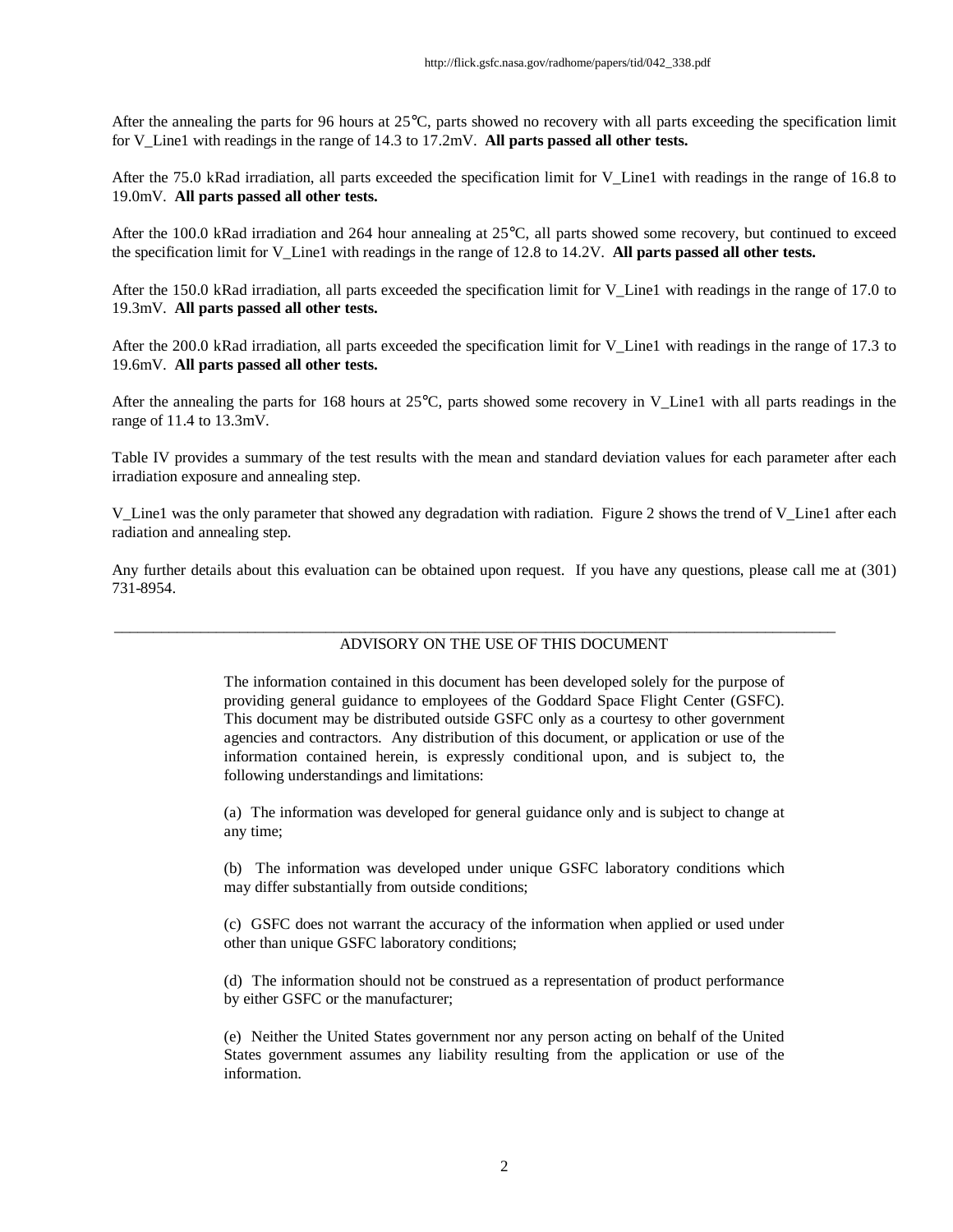



Notes:

- 1.  $R_1 = 150Ω ±5%$  ½W
- 2.  $R_2 = 2.7k\Omega \pm 5\% 1/2W$
- 3.  $V_{CC} = 50.0 \pm 0.5V$
- 4. Check  $V_{\text{OUT}} \sim 24.0 V$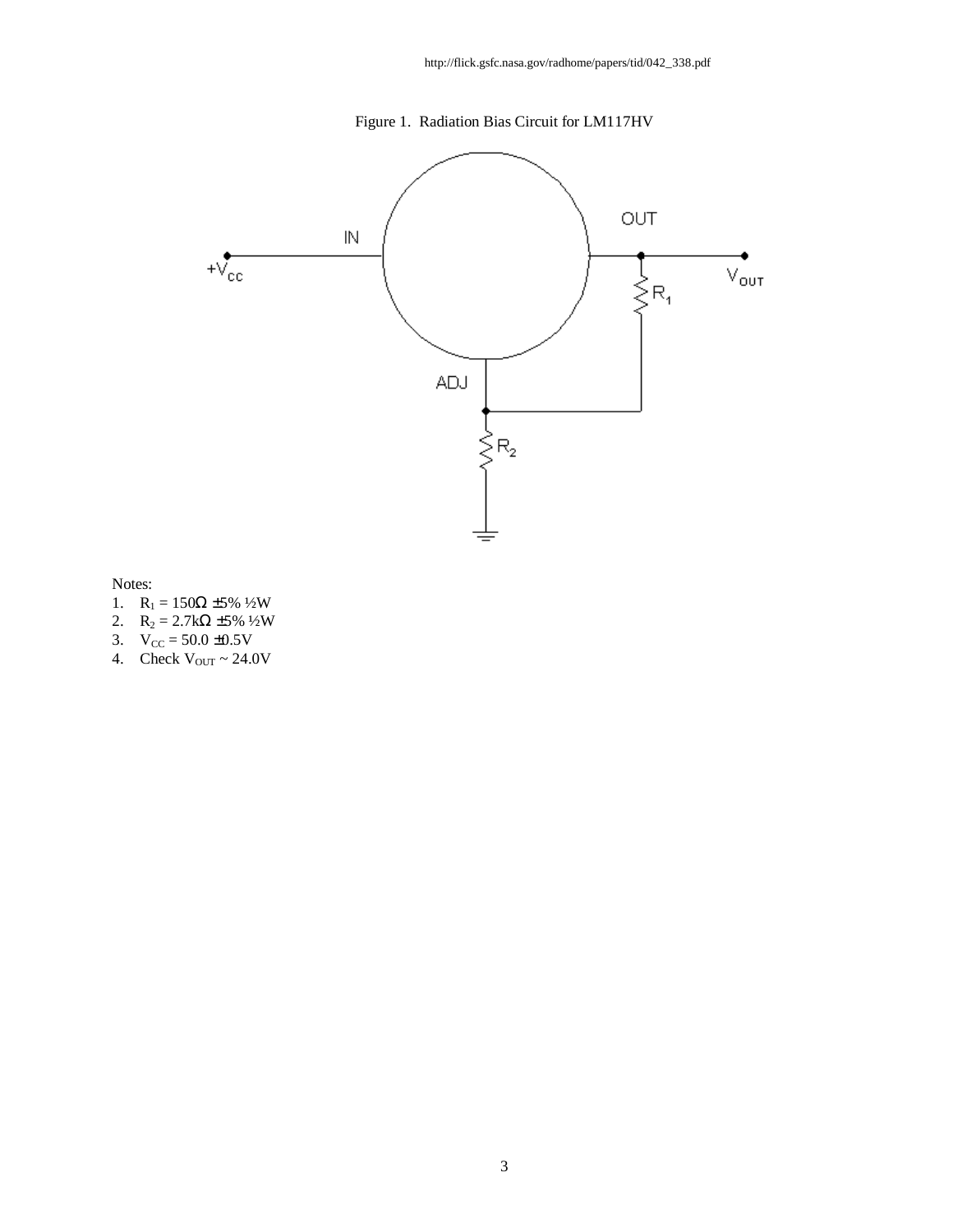| Generic Part Number:                 | LM117HV                               |
|--------------------------------------|---------------------------------------|
| GOES Sounder/Imager Part Number      | LM117HV                               |
| Charge Number:                       | M78297                                |
| Manufacturer:                        | National Semiconductor                |
| Lot Date Code (LDC):                 | 9054                                  |
| <b>Quantity Tested:</b>              | 10                                    |
| Serial Number of Control Samples:    | 250                                   |
| Serial Numbers of Radiation Samples: | 251, 252, 253, 254, 255, 257, and 258 |
| Part Function:                       | Voltage Regulator                     |
| Part Technology:                     | Bipolar                               |
| Package Style:                       | TO-39                                 |
| Test Equipment:                      | A540                                  |
| Test Engineer:                       | D. Davis                              |

## TABLE I. Part Information

• No radiation tolerance/hardness was guaranteed by the manufacturer for this part.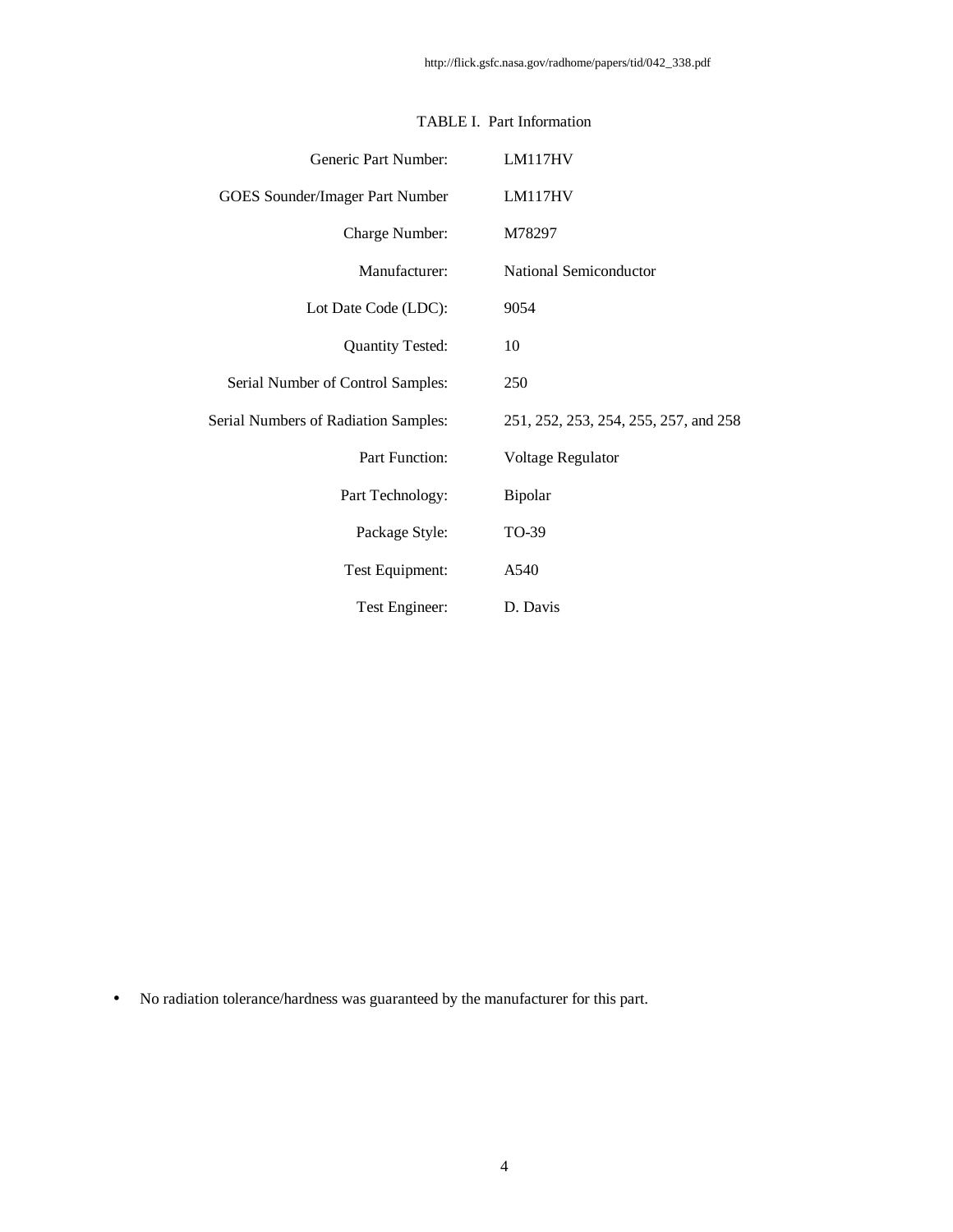| TABLE II. Radiation Schedule for LM117HV                                         |  |
|----------------------------------------------------------------------------------|--|
|                                                                                  |  |
|                                                                                  |  |
|                                                                                  |  |
|                                                                                  |  |
|                                                                                  |  |
|                                                                                  |  |
|                                                                                  |  |
|                                                                                  |  |
|                                                                                  |  |
|                                                                                  |  |
|                                                                                  |  |
|                                                                                  |  |
|                                                                                  |  |
|                                                                                  |  |
|                                                                                  |  |
|                                                                                  |  |
|                                                                                  |  |
| 10) 100.0 KRAD IRRADIATION (0.625 KRADS/HOUR) + 264 HOUR ANNEALING @25°C10/07/97 |  |
|                                                                                  |  |
|                                                                                  |  |
|                                                                                  |  |
|                                                                                  |  |
|                                                                                  |  |
|                                                                                  |  |
|                                                                                  |  |
| والمستواد والمتحدث والمستنقذ والمستحدث والمستندر                                 |  |

Effective Dose Rate = 200,000 RADS/47 DAYS=177.3 RADS/HOUR=0.049 RADS/SEC

The interim annealing following the 30.0 and 50.0 kRad steps were added due to degradation in the parts. The addition of an interim annealing step better simulates the space environment's lower dose rate for very sensitive devices. This may allow the parts to show satisfactory performance at higher doses or indicate that the part can not be used beyond the previous dose level.

The annealing after the 100 kRad step was the result of test equipment repair.

PARTS WERE IRRADIATED AND ANNEALED UNDER BIAS, SEE FIGURE 1.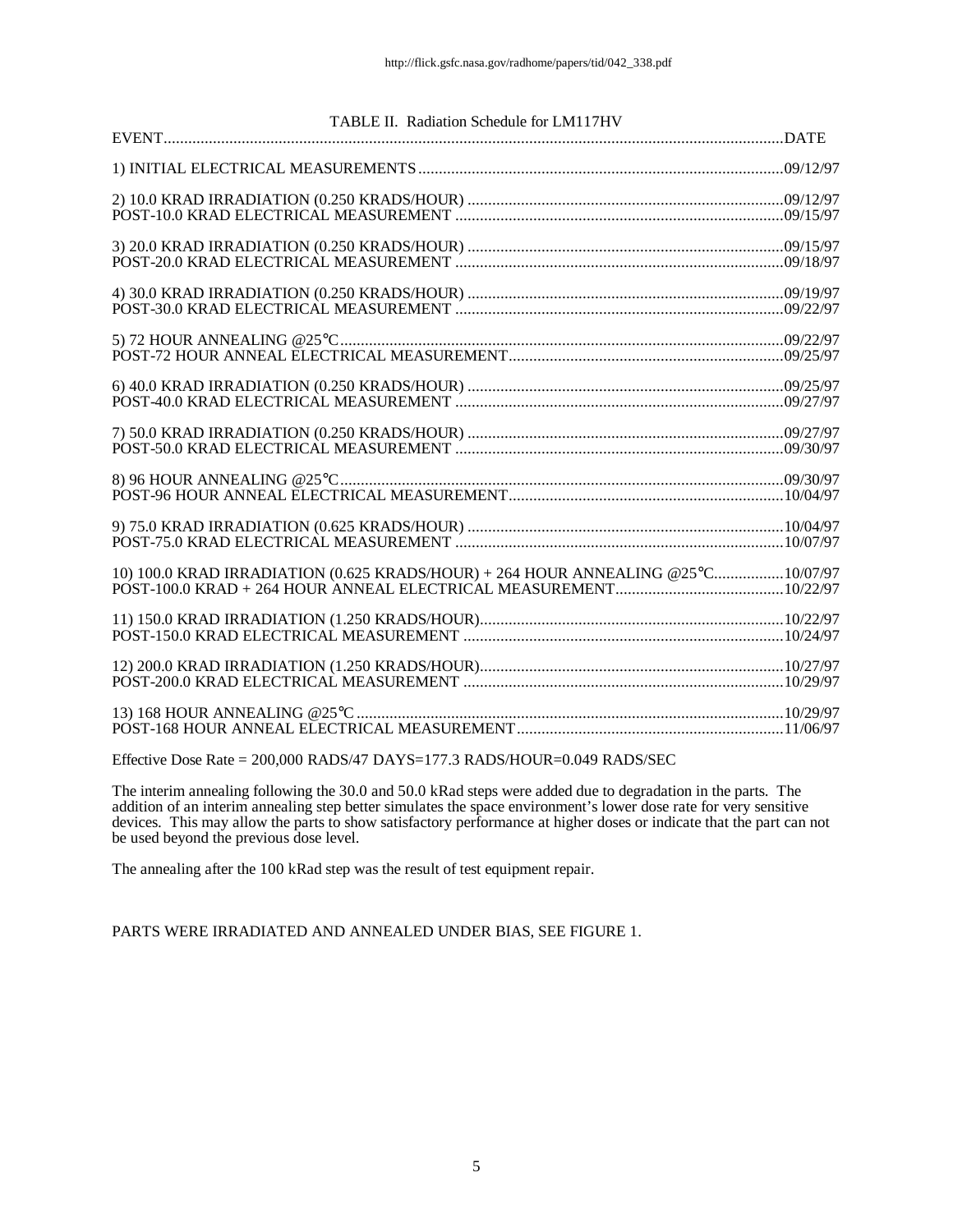| <b>Test</b>    |               |                                                                                               | Spec.   | Lim.       |
|----------------|---------------|-----------------------------------------------------------------------------------------------|---------|------------|
| #              | Parameter     | Units Test Conditions /2                                                                      | min     | max        |
| 1              | $IO_3V$       | $mA V_{\text{DIF}} = 3V$                                                                      | $-3.0$  | <b>3.0</b> |
| $\overline{2}$ | <b>IO 13V</b> | $mA$ <sub>DIF</sub> = 13V                                                                     | $-3.0$  | 3.0        |
| 3              | IADJ_3V       | $mAlI_L = 5mA$ , $V_{\text{DIF}} = 3V$                                                        | -100    | <b>100</b> |
| $\overline{4}$ | IADJ 60V      | $mA I_L = 5mA$ , $V_{\text{DIF}} = 60V$                                                       | $-100$  | <b>100</b> |
| 5              | Delta IADJ 1  | $m\approx 3V \mathbf{E}(V_{IN} - V_{OUT}) \mathbf{E}60V,$                                     | $-5.0$  | 5.0        |
|                |               | 10mA $\mathbf{E}\mathbf{I}_{\text{OUT}}\mathbf{E}\mathbf{I}_{\text{MAX}}$                     |         |            |
| 6              | $V_$ Out $_1$ | V 3V $\mathbf{\mathfrak{L}}(V_{IN} \cdot V_{OUT}) \mathbf{\mathfrak{L}}60V,$                  | 1.200   | 1.300      |
| 7              | V Out 2       | V 10mA $\mathbf{E}\mathbf{I}_{\text{OUT}}\mathbf{\mathbf{\mathbb{E}}}\mathbf{I}_{\text{MAX}}$ | 1.200   | 1.300      |
| 8              | V Out 3       | $\overline{\mathbf{V}}$ P £P <sub>MAX</sub>                                                   | 1.200   | 1.300      |
| 9              | V Line1       | $mV$ $V_{\text{DIF}}$ = 3V to 60V                                                             | $-7.4$  | 11.4       |
| 10             | V Load1       | $mV I_{IN} = 200mA$                                                                           | $-12.5$ | 12.5       |
| 11             | V Load2       | $mV I_{IN} = 200mA$                                                                           | $-12.5$ | 12.5       |

### Table III. Electrical Characteristics of LM117HV /1

#### Note:

1/ These are the manufacturer's non-irradiated data sheet specification limits. No post-irradiation limits were provided by the manufacturer at the time the tests were performed.

 $2/V_{\text{IN}}$  -  $V_{\text{OUT}}$  = 5V,  $I_{\text{OUT}}$  = 0.1A unless otherwise noted.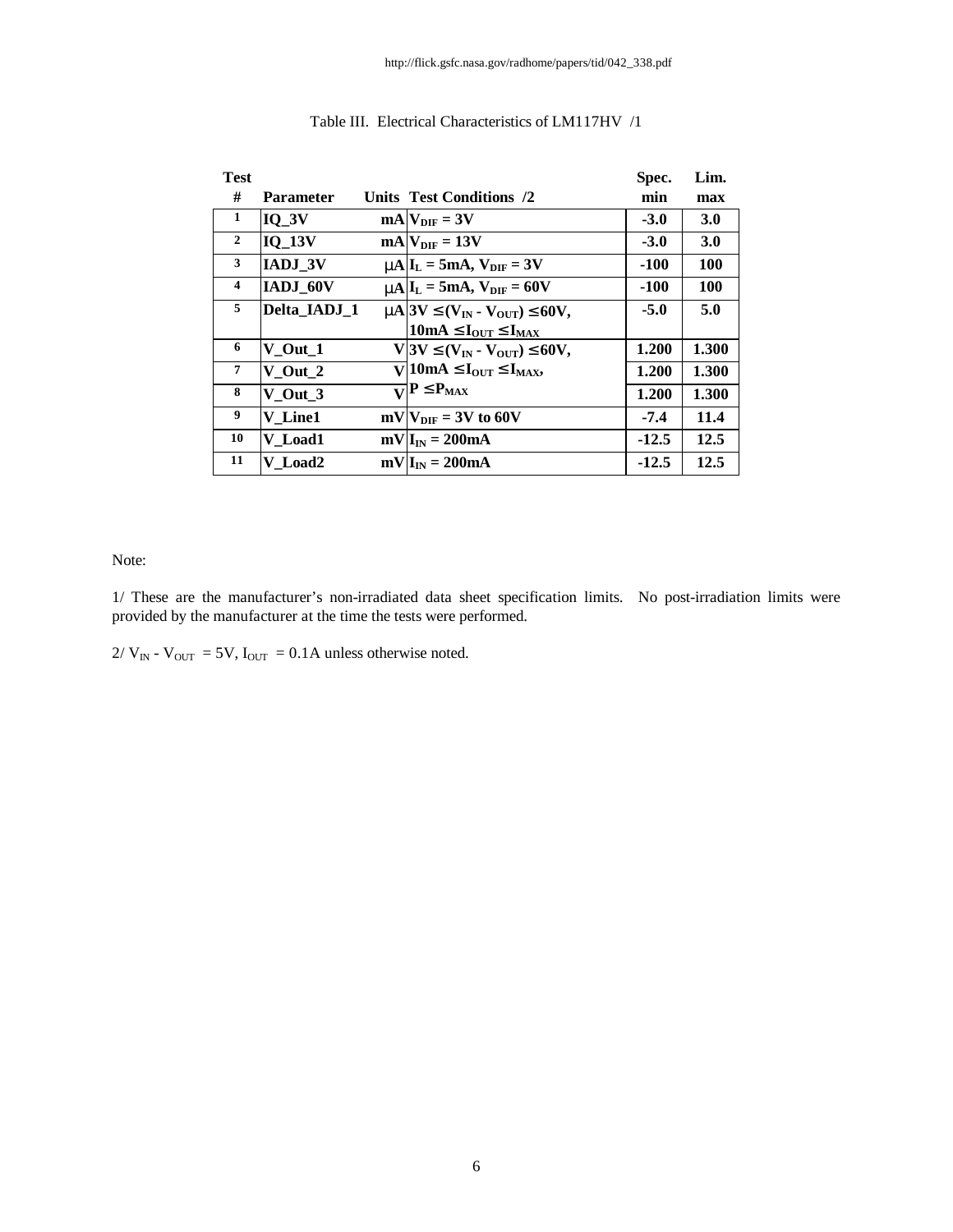#### **TABLE IV: Summary of Electrical Measurements after**

### **Total Dose Exposures and Annealing for LM117HV /1**

|             |                   |                 |         |       |        |         |        | <b>Total Dose Exposure (kRads)</b><br><b>Total Dose Exposure (kRads)</b><br>Annealing |        |       |        |         |          |              |        |       |        | Annealing        | <b>Total Dose Exposure (kRads)</b> |              |        |              |                           |                      |        |       |        | Annealing        |           |         |
|-------------|-------------------|-----------------|---------|-------|--------|---------|--------|---------------------------------------------------------------------------------------|--------|-------|--------|---------|----------|--------------|--------|-------|--------|------------------|------------------------------------|--------------|--------|--------------|---------------------------|----------------------|--------|-------|--------|------------------|-----------|---------|
|             |                   |                 |         |       |        | Initial | 10.0   |                                                                                       | 20.0   |       | 30.0   |         | 72 hours | 40.0<br>50.0 |        |       |        | 96 hours         |                                    | 75.0         |        |              | 150.0<br>$100.0 + 264$ hr |                      |        |       | 200.0  |                  | 168 hours |         |
| <b>Test</b> |                   | Spec. Lim. $/2$ |         |       |        |         |        |                                                                                       |        |       |        | @25°C   |          |              |        |       |        | @ $25^{\circ}$ C |                                    |              |        | Annealing /4 |                           |                      |        |       |        | @ $25^{\circ}$ C |           |         |
|             | <b>Parameters</b> | Units           | min     | max   | mean   | sd      | mean   | sd                                                                                    | mean   | -sd   | mean   | sd      | mean     | sd           | mean   | sd    | mean   | sd               | mean                               | sd           | mean   | sd           | mean                      | sd                   | mean   | sd    | mean   | sd               | mean      | - sd    |
|             | $IQ_3V$           | mA              | $-3.0$  | 3.0   | 0.22   | 0.002   | 0.22   | 0.002                                                                                 | 0.22   | 0.002 | 0.22   | 0.002   | 0.22     | 0.002        | 0.22   | 0.002 | 0.22   | 0.002            | 0.22                               | 0.002        | 0.22   | 0.002        | 0.22                      | 0.002                | 0.22   | 0.002 | 0.22   | 0.004            | 0.22      | 0.004   |
|             | $IO_13V$          | mA              | $-3.0$  | 3.0   | 2.30   | 0.11    | 1.88   | 0.09                                                                                  | 1.65   | 0.09  | 1.48   | 0.09    | 1.58     | 0.08         | 1.40   | 0.09  | 1.36   | 0.08             | 1.34                               | 0.08         | 1.25   | 0.008        | 1.63                      | 0.11                 | 1.32   | 0.10  | 1.36   | 0.10             | 1.69      | 0.12    |
|             | IADJ 3V           | mA              | $-100$  | 100   | $-0.6$ |         | $-0.7$ | 0.1                                                                                   | $-0.8$ |       | $-0.8$ |         | $-0.6$   |              | $-0.6$ |       | $-0.8$ |                  | $-0.6$                             | $\mathbf{0}$ | $-0.8$ |              | $-1.4$                    |                      | $-1.6$ |       | $-1.4$ |                  | $-1.1$    |         |
|             | IADJ 60V          | mA              | $-100$  | 100   | $-0.8$ |         | $-0.9$ | 0.1                                                                                   | $-0.9$ |       | $-1.1$ |         | $-0.6$   |              | $-0.6$ |       | $-0.8$ |                  | $-0.6$                             | $\mathbf{0}$ | $-0.9$ |              | $-1.5$                    | 0.07                 | $-1.6$ |       | $-1.4$ |                  | $-1.1$    |         |
|             | Delta IADJ 1      | mA              | $-5.0$  | 5.0   | 0.16   |         | 0.18   | 0.05                                                                                  | 0.16   |       | 0.31   |         | 0.0      |              | 0.0    |       | 0.0    |                  | 0.0                                |              | 0.2    |              | 0.1                       | 0.1                  | 0.0    |       | 0.0    |                  | 0.0       |         |
|             | V Out 1           |                 | 1.200   | 1.300 | 1.260  | 0.004   | 1.256  | 0.003                                                                                 | 1.251  | 0.003 | 1.246  | 0.002   | 1.253    | 0.003        | 1.244  | 0.003 | 1.244  | 0.002            | 1.238                              | 0.003        | 1.232  | 0.003        | 1.245                     | 0.003                | 1.229  | 0.002 | 1.227  | 0.003            | 1.244     | 0.003   |
|             | V Out 2           |                 | 1.200   | 1.300 | 1.261  | 0.004   | 1.257  | 0.003                                                                                 | 1.252  | 0.003 | 1.248  | 0.003   | 1.253    | 0.003        | 1.244  | 0.003 | 1.244  | 0.002            | 1.240                              | 0.003        | 1.233  | 0.003        | 1.247                     | $\boldsymbol{0.003}$ | 1.232  | 0.002 | 1.229  | 0.003            | 1.246     | 0.003   |
|             | V Out 3           |                 | 1.200   | 1.300 | 1.272  | 0.004   | 1.269  | 0.003                                                                                 | 1.267  | 0.003 | 1.263  | 0.003   | 1.265    | 0.003        | 1.264  | 0.003 | 1.262  | 0.003            | 1.259                              | 0.003        | 1.252  | 0.003        | 1.262                     | 0.003                | 1.250  | 0.003 | 1.248  | 0.003            | 1.261     | 0.003   |
|             | Line1<br>IV       | mV              | $-7.4$  | 11.4  | 6.7    | 0.2     | 9.0    | 0.3                                                                                   | 11.2   | 0.7   | 13.2   | $1.2\,$ | 12.6     | 0.7          | 15.1   | 1.0   | 16.0   | 0.8              | 16.2                               | 0.8          | 18.1   | 0.8          | 13.6                      | 0.4                  | 18.2   | 0.7   | 18.0   | 1.0              | 12.6      | 0.6     |
|             | Load1<br>IV       | mV              | $-12.5$ | 12.5  | $-6.0$ | 0.5     | $-6.0$ | 0.4                                                                                   | $-5.6$ | 0.4   | $-5.9$ | 0.4     | $-6.1$   | 0.4          | $-6.1$ | 0.3   | $-6.2$ | 0.4              | $-6.5$                             | 0.4          | $-6.5$ | 0.5          | $-7.2$                    | 0.4                  | $-7.0$ | 0.3   | $-6.5$ | 0.4              | $-6.7$    | 0.3     |
|             | V_Load2           | mV              | $-12.5$ | 12.5  | 2.1    | 0.4     | 2.0    | 0.3                                                                                   | 2.3    | 0.4   | 1.9    | 0.4     | 1.8      | 0.4          | 1.8    | 0.4   | 1.7    | 0.4              | 1.6                                | 0.4          | 1.5    | 0.4          | 1.9 <sup>°</sup>          | 0.4                  | 1.9    | 0.4   | 1.6    | 0.4              | 1.7       | $0.4\,$ |
|             |                   |                 |         |       |        |         |        |                                                                                       |        |       |        |         |          |              |        |       |        |                  |                                    |              |        |              |                           |                      |        |       |        |                  |           |         |

Notes:

1/ The mean and standard deviation values were calculated over the seven parts irradiated in this testing. The control samples remained constant throughout testing and are not included in this table.

2/ These are manufacturer's pre-irradiation data sheet specification limits. No post-irradiation limits were provided by the manufacturer ath the time the tests were performed.

3/ "P" ("F") indicates that all parts passed (failed) this test at this irradiation level or annelaing step. "nPmF" means that n parts passed and m parts failed this test at this irradiation level or annealing step. The failing parts had degraded so much that no measurements could be made for these parameters.

4/ This was due to a failure of the test equipment.

**Radiation sensitive parameter: V\_Line1.**